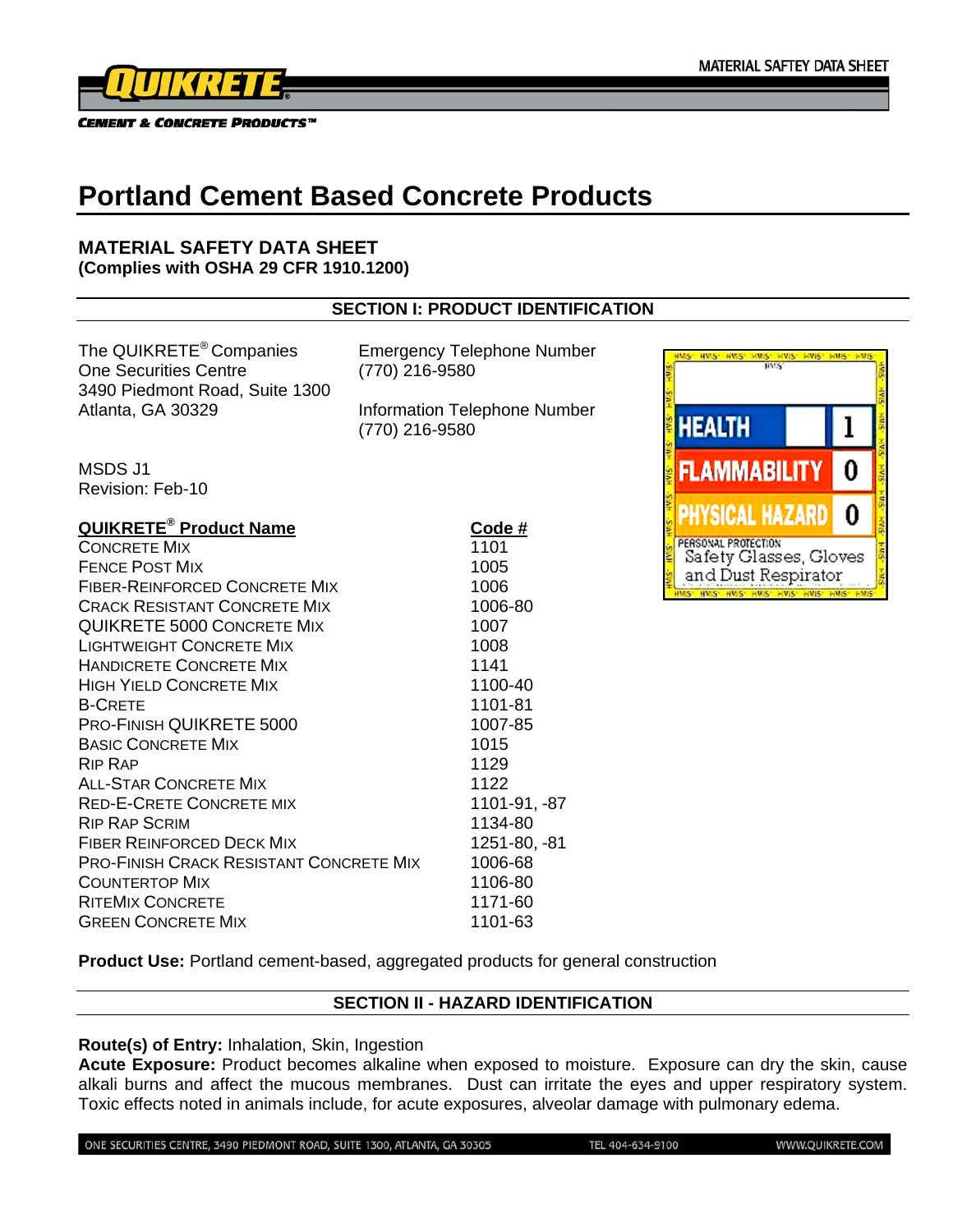

**Chronic Exposure:** Dust can cause inflammation of the lining tissue of the interior of the nose and inflammation of the cornea. Hypersensitive individuals may develop an allergic dermatitis.

**Carcinogenicity:** Since Portland cement and blended cements are manufactured from raw materials mined from the earth (limestone, marl, sand, shale, etc.) and process heat is provided by burning fossil fuels, trace, but detectable, amounts of naturally occurring, and possibly harmful, elements may be found during chemical analysis. Under ASTM standards, Portland cement may contain 0.75 % insoluble residue. A fraction of these residues may be free crystalline silica. Respirable crystalline silica (quartz) can cause silicosis, a fibrosis (scarring) of the lungs and possibly cancer. There is evidence that exposure to respirable silica or the disease silicosis is associated with an increased incidence of Scleroderma, tuberculosis and kidney disorders.

**Carcinogenicity Listings:** NTP: Known carcinogen OSHA: Not listed as a carcinogen IARC Monographs: Group 1 Carcinogen California Proposition 65: Known carcinogen

NTP: The National Toxicology Program, in its "Ninth Report on Carcinogens" (released May 15, 2000) concluded that "Respirable crystalline silica (RCS), primarily quartz dusts occurring in industrial and occupational settings, is *known to be a human carcinogen*, based on sufficient evidence of carcinogenicity from studies in humans indicating a causal relationship between exposure to RCS and increased lung cancer rates in workers exposed to crystalline silica dust (reviewed in IAC, 1997; Brown *et al*., 1997; Hind *et al*., 1997)

IARC: The International Agency for Research on Cancer ("IARC") concluded that there was "*sufficient evidence* in humans for the carcinogenicity of crystalline silica in the forms of quartz or cristobalite from occupational sources", and that there is "*sufficient evidence* in experimental animals for the carcinogenicity of quartz or cristobalite." The overall IARC evaluation was that "crystalline silica inhaled in the form of quartz or cristobalite from occupational sources is *carcinogenic to humans (*Group 1)." The IARC evaluation noted that "carcinogenicity was not detected in all industrial circumstances or studies. Carcinogenicity may be dependent on inherent characteristics of the crystalline silica or on external factors affecting its biological activity or distribution of its polymorphs." For further information on the IARC evaluation, see IARC Monographs on the Evaluation of carcinogenic Risks to Humans, Volume 68, "Silica, Some Silicates." (1997)

**Signs and Symptoms of Exposure:** Symptoms of excessive exposure to the dust include shortness of breath and reduced pulmonary function. Excessive exposure to skin and eyes especially when mixed with water can cause caustic burns as severe as third degree.

**Medical Conditions Generally Aggravated by Exposure:** Individuals with sensitive skin and with pulmonary and/or respiratory disease, including, but not limited to, asthma and bronchitis, or subject to eye irritation, should be precluded from exposure. Exposure to crystalline silica or the disease silicosis is associated with increased incidence of scleroderma, Tuberculosis and possibly increased incidence of kidney lesions.

**Chronic Exposure:** Dust can cause inflammation of the lining tissue of the interior of the nose and inflammation of the cornea. Hypersensitive individuals may develop an allergic dermatitis. (May contain trace (<0.05 %) amounts of chromium salts or compounds including hexavalent chromium, or other metals found to be hazardous or toxic in some chemical forms. These metals are mostly present as trace substitutions within the principal minerals)

**Medical Conditions Generally Aggravated by Exposure:** Individuals with sensitive skin and with pulmonary and/or respiratory disease, including, but not limited to, asthma and bronchitis, or subject to eye irritation, should be precluded from exposure.

ONE SECURITIES CENTRE, 3490 PIEDMONT ROAD, SUITE 1300, ATLANTA, GA 30305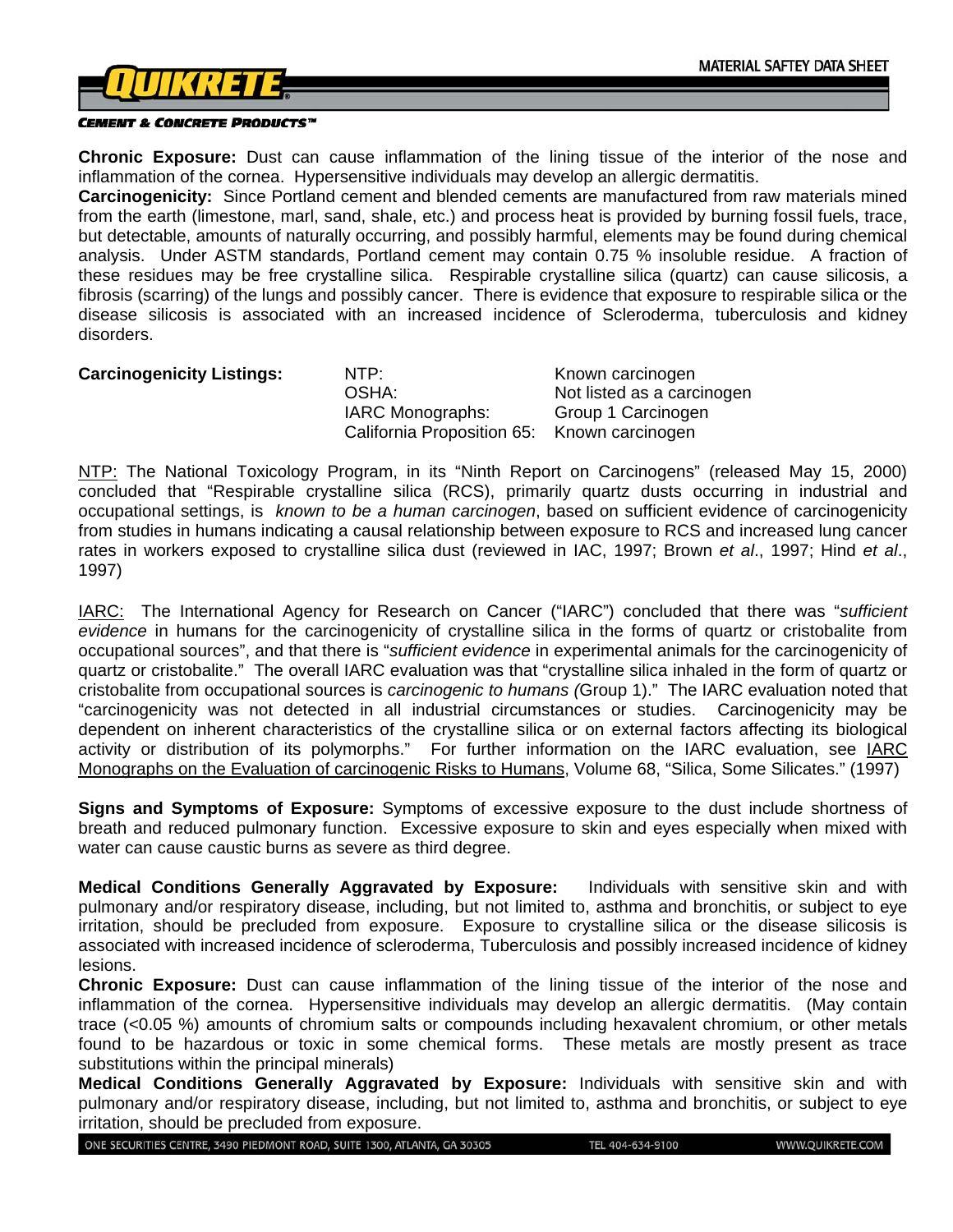

| <b>SECTION III - HAZARDOUS INGREDIENTS/IDENTITY INFORMATION</b>                             |                                                         |                           |                             |  |
|---------------------------------------------------------------------------------------------|---------------------------------------------------------|---------------------------|-----------------------------|--|
| <b>Hazardous Components</b>                                                                 | CAS No.                                                 | PEL (OSHA)<br>$mg/M^3$    | TLV (ACGIH)<br>$mg/M^3$     |  |
| <b>Portland Cement</b><br>Lime<br>Silica Sand, crystalline                                  | 65997-15-1<br>01305-62-0<br>14808-60-7                  | 5<br>5<br>10<br>$%SiO2+2$ | 5<br>5<br>0.05 (respirable) |  |
| May contain one or more of the following ingredients:<br>Amorphous Silica<br>(From fly Ash) | 07631-86-9                                              | 80<br>$%SiO2+2$           | 10                          |  |
| Alumina (From Fly Ash)<br>Limestone Dust<br><b>Calcium Sulfate</b>                          | 01344-28-1<br>01317-65-3<br>10101-41-4 or<br>13397-24-5 | 5<br>5<br>5               | 5<br>5<br>5                 |  |

**Other Limits:** National Institute for Occupational Safety and Health (NIOSH). Recommended standard maximum permissible concentration=0.05 mg/M<sup>3</sup> (respirable free silica) as determined by a full-shift sample up to 10-hour working day, 40-hour work week. See NIOSH Criteria for a Recommended Standard Occupational Exposure to Crystalline Silica.

#### **SECTION IV – First Aid Measures**

**Eyes:** Immediately flush eye thoroughly with water. Continue flushing eye for at least 15 minutes, including under lids, to remove all particles. Call physician immediately.

**Skin:** Wash skin with cool water and pH-neutral soap or a mild detergent. Seek medical treatment if irritation or inflammation develops or persists. Seek immediate medical treatment in the event of burns.

**Inhalation:** Remove person to fresh air. If breathing is difficult, administer oxygen. If not breathing, give artificial respiration. Seek medical help if coughing and other symptoms do not subside. Inhalations of large amounts of Portland cement require immediate medical attention.

**Ingestion:** Do not induce vomiting. If conscious, have the victim drink plenty of water and call a physician immediately.

# **SECTION V - FIRE AND EXPLOSION HAZARD DATA**

**Flammability:** Noncombustible and not explosive. **Auto-ignition Temperature:** Not Applicable **Flash Points:** Not Applicable

# **SECTION VI – ACCIDENTAL RELEASE MEASURES**

If spilled, use dustless methods (vacuum) and place into covered container for disposal (if not contaminated or wet). Use adequate ventilation to keep exposure to airborne contaminants below the exposure limit.

ONE SECURITIES CENTRE, 3490 PIEDMONT ROAD, SUITE 1300, ATLANTA, GA 30305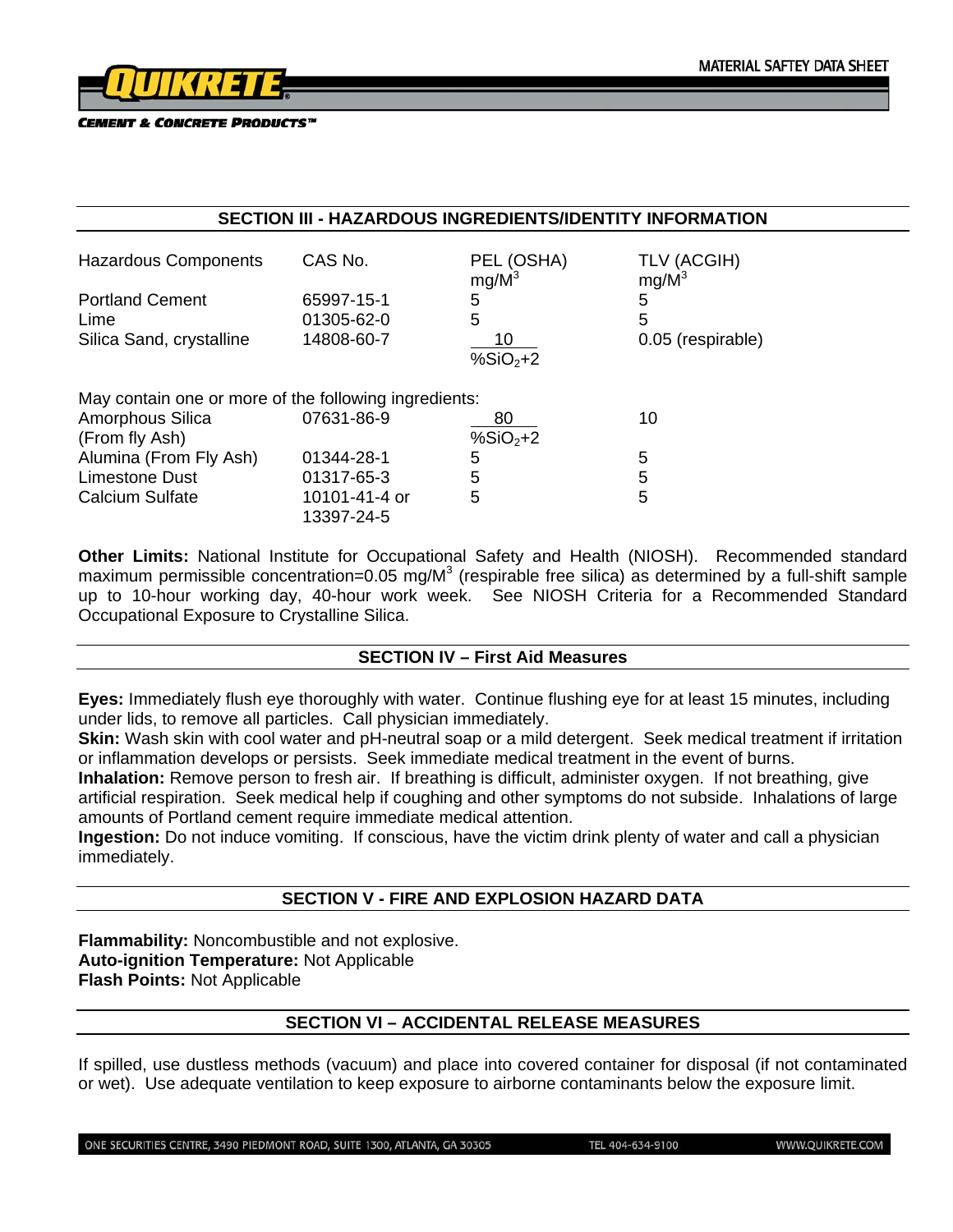

#### **SECTION VII - PRECAUTIONS FOR SAFE HANDLING AND STORAGE**

Do not allow water to contact the product until time of use. DO NOT BREATHE DUST. In dusty environments, the use of an OSHA, MSHA or NIOSH approved respirator and tight fitting goggles is recommended.

## **SECTION VIII – EXPOSURE CONTROL MEASURES**

**Engineering Controls:** Local exhaust can be used, if necessary, to control airborne dust levels.

**Personal Protection:** The use of barrier creams or impervious gloves, boots and clothing to protect the skin from contact is recommended. Following work, workers should shower with soap and water. Precautions must be observed because burns occur with little warning -- little heat is sensed.

WARN EMPLOYEES AND/OR CUSTOMERS OF THE HAZARDS AND REQUIRED OSHA PRECAUTIONS ASSOCIATED WITH THE USE OF THIS PRODUCT.

**Exposure Limits:** Consult local authorities for acceptable exposure limits

#### **SECTION IX - PHYSICAL/CHEMICAL CHARACTERISTICS**

**Appearance:** Gray to gray-brown colored powder; Some products contain coarse aggregates.

**Specific Gravity:** 2.6 to 3.15 **Melting Point:** >2700<sup>o</sup> **Boiling Point:**  $>2700^{\circ}$ F<br>**Vapor Density:** Not Available **Vapor Density:** Not Available **Evaporation Rate:** Not Available **Solubility in Water:** Slight **Containery Collection Odor:** Not Available

**Vapor Pressure:** Not Available

 $>2700^\circ F$ 

# **SECTION X - REACTIVITY DATA**

**Stability:** Stable.

**Incompatibility (Materials to Avoid):** Contact of silica with powerful oxidizing agents such as fluorine, chlorine trifluoride, manganese trioxide, or oxygen difluoride may cause fires

**Hazardous Decomposition or By-products:** Silica will dissolve in Hydrofluoric Acid and produce a corrosive gas – silicon tetrafluoride.

**Hazardous Polymerization:** Will Not Occur.

**Condition to Avoid:** Keep dry until used to preserve product utility.

**SECTION XI – TOXICOLOGICAL INFORMATION** 

**Routes of Entry:** Inhalation, Ingestion

# **Toxicity to Animals:**

LD50: Not Available

LC50: Not Available

**Chronic Effects on Humans:** Conditions aggravated by exposure include eye disease, skin disorders and Chronic Respiratory conditions.

**Special Remarks on Toxicity:** Not Available

ONE SECURITIES CENTRE, 3490 PIEDMONT ROAD, SUITE 1300, ATLANTA, GA 30305

TEL 404-634-9100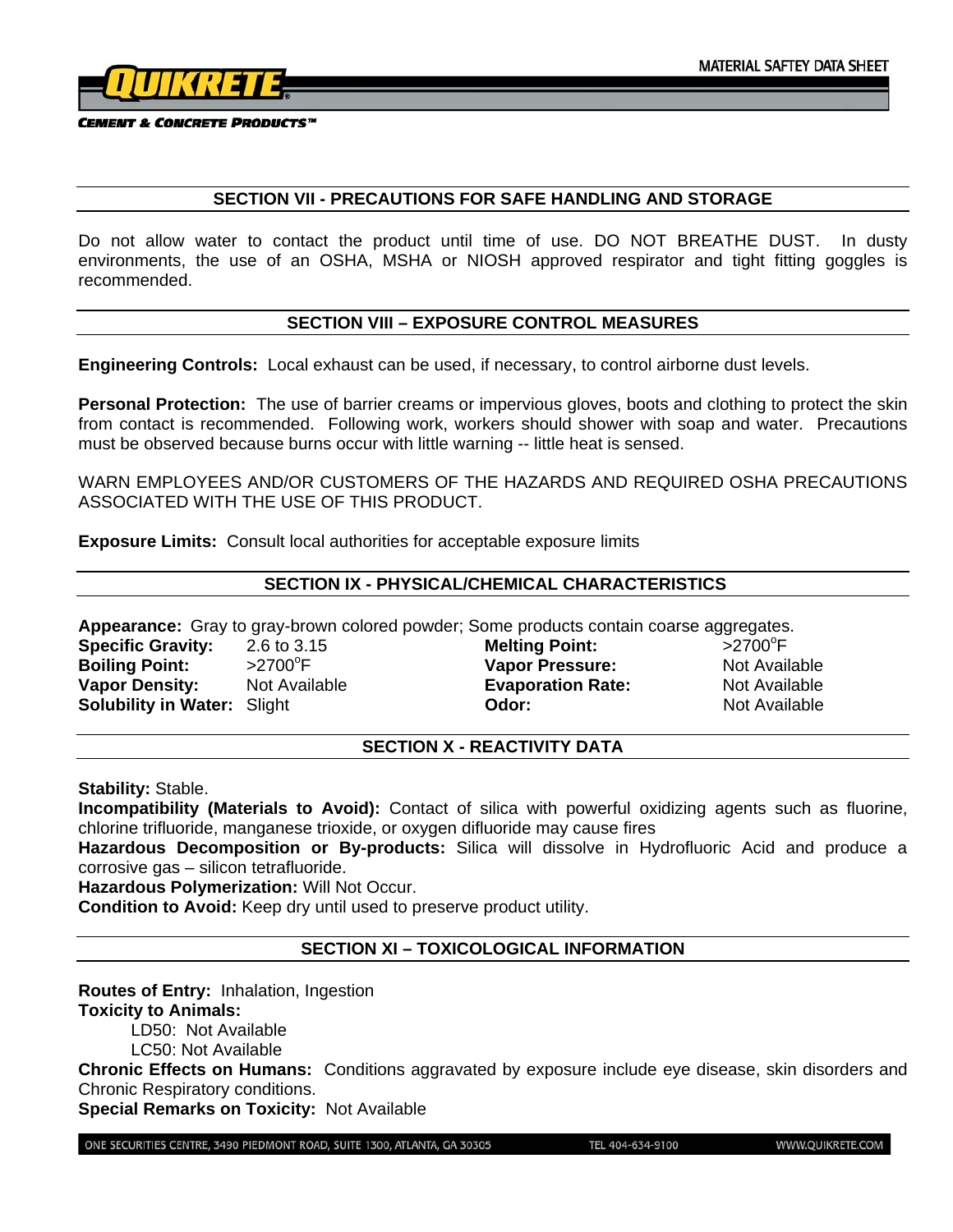

#### **SECTION XII – ECOLOGICAL INFORMATION**

**Ecotoxicity:** Not Available **BOD5 and COD:** Not Available **Products of Biodegradation:** Not available **Toxicity of the Products of Biodegradation:** Not available **Special Remarks on the Products of Biodegradation:** Not available

#### **SECTION XIII – DISPOSAL CONSIDERATIONS**

**Waste Disposal Method:** The packaging and material may be land filled; however, material should be covered to minimize generation of airborne dust. This product is not classified as a hazardous waste under the authority of the RCRA (40CFR 261) or CERCLA (40CFR 117&302).

# **SECTION XIV – TRANSPORT INFORMATION**

Not hazardous under U.S. DOT and TDG regulations.

## **SECTION XV – OTHER REGULATORY INFORMATION**

**US OSHA 29CFR 1910.1200:** Considered hazardous under this regulation and should be included in the employers' hazard communication program

**SARA (Title III) Sections 311 & 312:** Qualifies as a hazardous substance with delayed health effects **SARA (Title III) Section 313:** Not subject to reporting requirements

**TSCA (May 1997):** Some substances are on the TSCA inventory list

**Federal Hazardous Substances Act**: Is a hazardous substance subject to statues promulgated under the subject act

**Canadian Environmental Protection Act:** Not listed

**Canadian WHMIS Classification:** Considered to be a hazardous material under the Hazardous Products Act as defined by the Controlled Products Regulations (Class D2A, E- Corrosive Material) and subject to the requirements of Health Canada's Workplace Hazardous Material Information (WHMIS). This product has been classified according to the hazard criteria of the Controlled Products Regulation (CPR). This document complies with the WHMIS requirements of the Hazardous Products Act (HPA) and the CPR.

#### **SECTION XVI – OTHER INFORMATION**

| HMIS-III: |               | Health $-$ 0 = No significant health risk<br>$1 =$ Irritation or minor reversible injury possible<br>$2 =$ Temporary or minor injury possible<br>3 = Major injury possible unless prompt action is taken<br>$4$ = Life threatening, major or permanent damage possible |
|-----------|---------------|------------------------------------------------------------------------------------------------------------------------------------------------------------------------------------------------------------------------------------------------------------------------|
|           | Flammability- | $0 =$ Material will not burn<br>$1 =$ Material must be preheated before ignition will occur<br>2 = Material must be exposed to high temperatures before ignition<br>$3$ = Material capable of ignition under normal temperatures                                       |